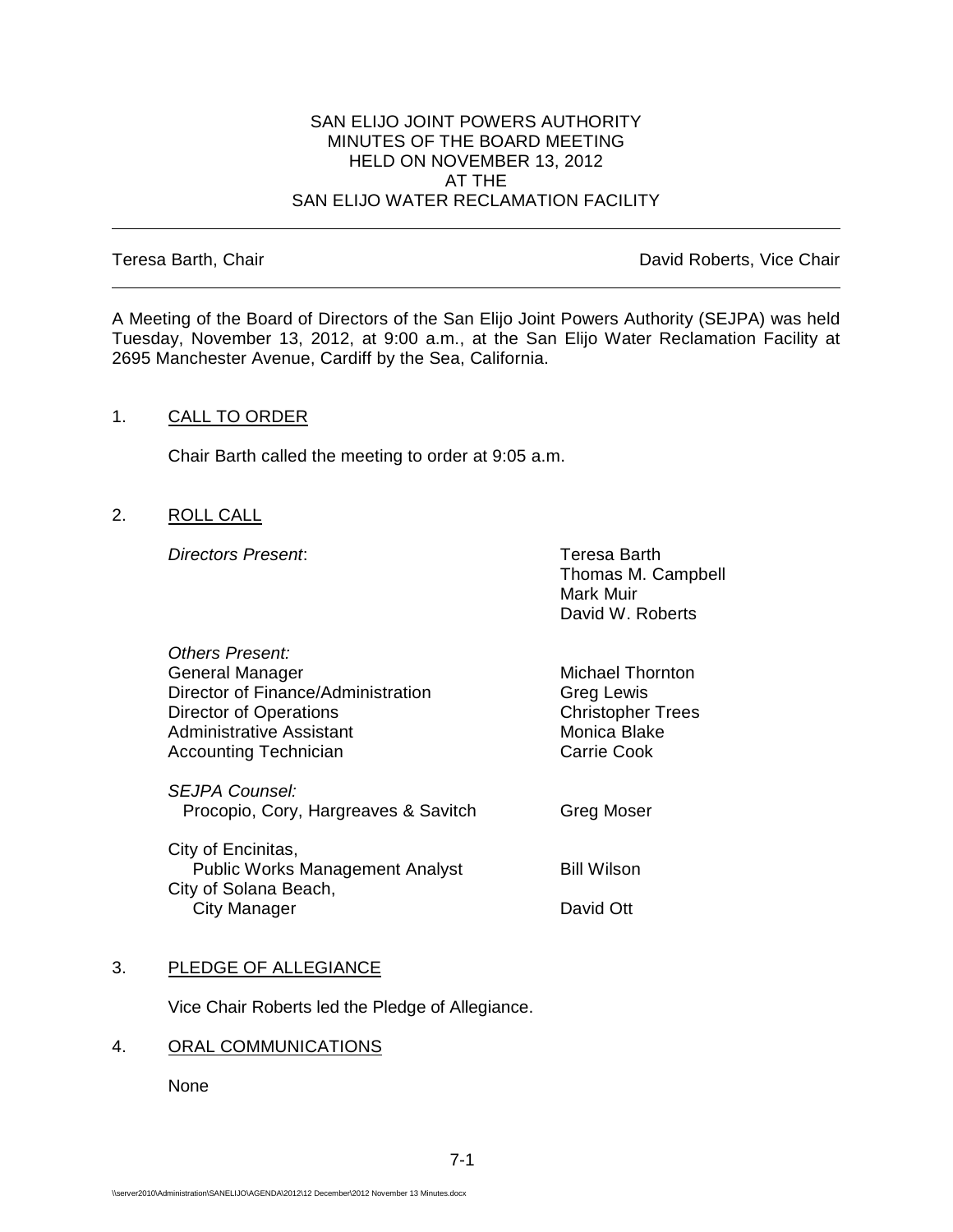## 5. PRESENTATION OF AWARDS

The General Manager presented Monica Blake, Administrative Assistant, with a Certificate of Recognition for 5 years of continuous service to the SEJPA.

### 6. CONSENT CALENDAR

Moved by Vice Chair Roberts and seconded by Board Member Muir to approve the Consent Calendar with unanimous vote of approval.

Consent Calendar:

| Agenda Item No. 7  | Approval of Minutes for the October 8, 2012 meeting                             |
|--------------------|---------------------------------------------------------------------------------|
| Agenda Item No. 8  | Approval for Payment of Warrants and Monthly<br><b>Investment Report</b>        |
| Agenda Item No. 9  | San Elijo Water Reclamation Facility Treated Effluent<br>Flows - Monthly Report |
| Agenda Item No. 10 | San Elijo Joint Powers Authority Recycled Water Program<br>- Monthly Report     |

## 11. ITEMS REMOVED FROM CONSENT CALENDAR

None

## 12. SAN ELIJO JOINT POWERS AUTHORITY AND ENCINA WASTEWATER AUTHORITY RESOURCE SHARING ANALYSIS

The General Manager reported that Encina Wastewater Authority (EWA) and the SEJPA are similar organizations that protect public health and the environment. The General Manager stated that a preliminary evaluation was conducted to identify opportunities between the organizations that could improve organizational effectiveness and reduce costs. The evaluation identified opportunities that ranged from simple to complex and that could be implemented immediately, in the near-term, and in the long-term. One of the immediate opportunities that could be implemented would be cross training of staff to gain a robust emergency response plan. Another identified opportunity is for EWA to recycle bio solids from the SEJPA as opposed to transporting them to Arizona for reuse. The General Manager stated that with Board approval, staff will work with EWA to develop immediately implementable resource sharing strategies that can provide benefit with minimal risk exposure.

Vice Chair Roberts suggested that if these early efforts develop favorably, then the Board should consider establishing a sub-committee for this effort.

Moved by Vice Chair Roberts and seconded by Board Member Muir to: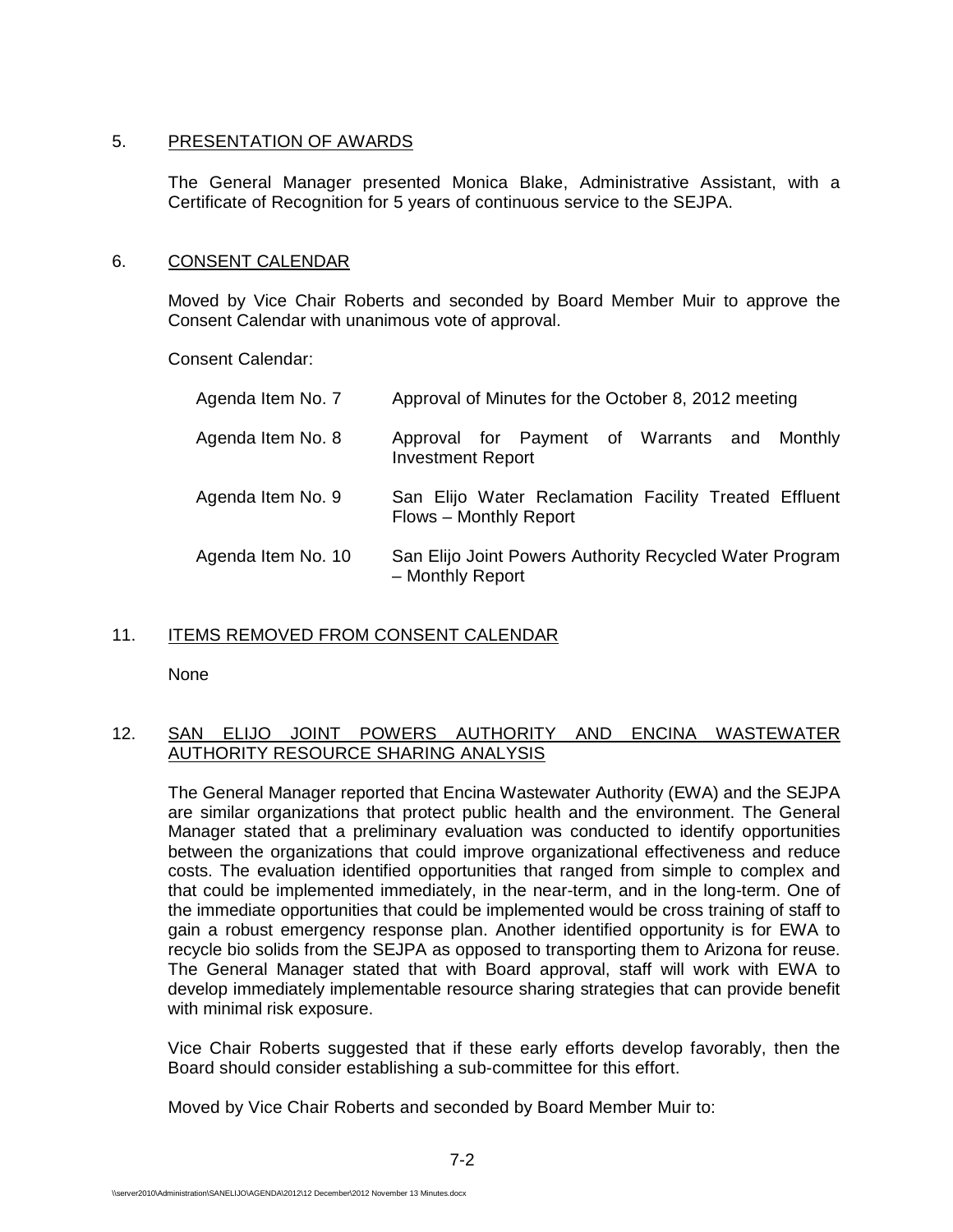1. Direct staff to work collaboratively with the Encina Wastewater Authority to identify and implement targeted resource sharing strategies and prepare a status report for the Board of Director's consideration in April 2013 with the addition of considering Board Members be included in a sub-committee.

Motion carried with unanimous vote of approval.

## 13. PROPOSITION 84, INTEGRATED REGIONAL WATER MANAGEMENT GRANT **PROPOSAL**

The General Manager stated that in 2002 the State of California Integrated Regional Water Management (IRWM) obligated bonds to meet program objectives of protecting communities from drought, protecting and improving water quality, and improving local water security by reducing dependence on imported water. In an effort to maximize the regional impact of SEJPA efforts, the SEJPA has partnered with the Olivenhain Municipal Water District (OMWD), the San Elijo Lagoon Conservancy (SELC), the Solana Center for Environmental Innovation (SCEI), and Coastkeeper to develop the Escondido Creek Watershed Integrated Resource Management Project (ECWIRMP) in a collaborative effort that will monitor and manage resources within, and adjacent to, the Escondido Creek Watershed.

Of the multiple projects within the ECWIRMP, the SEJPA is proposing two: The Recycled Water (RW) Retrofit Program, and the RW Facility Renewable Energy Program totaling \$894,400 in costs. The SEJPA has submitted the ECWIRMP for grant consideration through the San Diego IRWM program. The total requested grant amount is \$2.3 million, with the SEJPA asking for \$484,500 in grant funding.

No action required. This memorandum was submitted for information only.

## 14. GENERAL MANAGER'S REPORT

The General Manager reported that the SEJPA participated in the Cardiff Surf Classic & Green Beach Fair on October  $27<sup>th</sup>$  and response was very positive. Vice Chair Roberts asked if the miniature treatment plant exhibit can be displayed somewhere on a permanent basis, perhaps at the San Elijo Lagoon Visitor Center, when not being used at community events.

The General Manager stated that the Coast News newspaper published an article on the recent recycled water sales/purchase agreement between the SEJPA and Olivenhain Municipal Water District.

## 15. GENERAL COUNSEL'S REPORT

General Counsel Greg Moser reported the FPPC will be fixing the regulation adopted earlier this year to eliminate the conflict of interest problem that currently may arise when board members are appointed to ad-hoc and subcommittees of the Board for which they may receive compensation. The corrected regulation is expected to be considered for